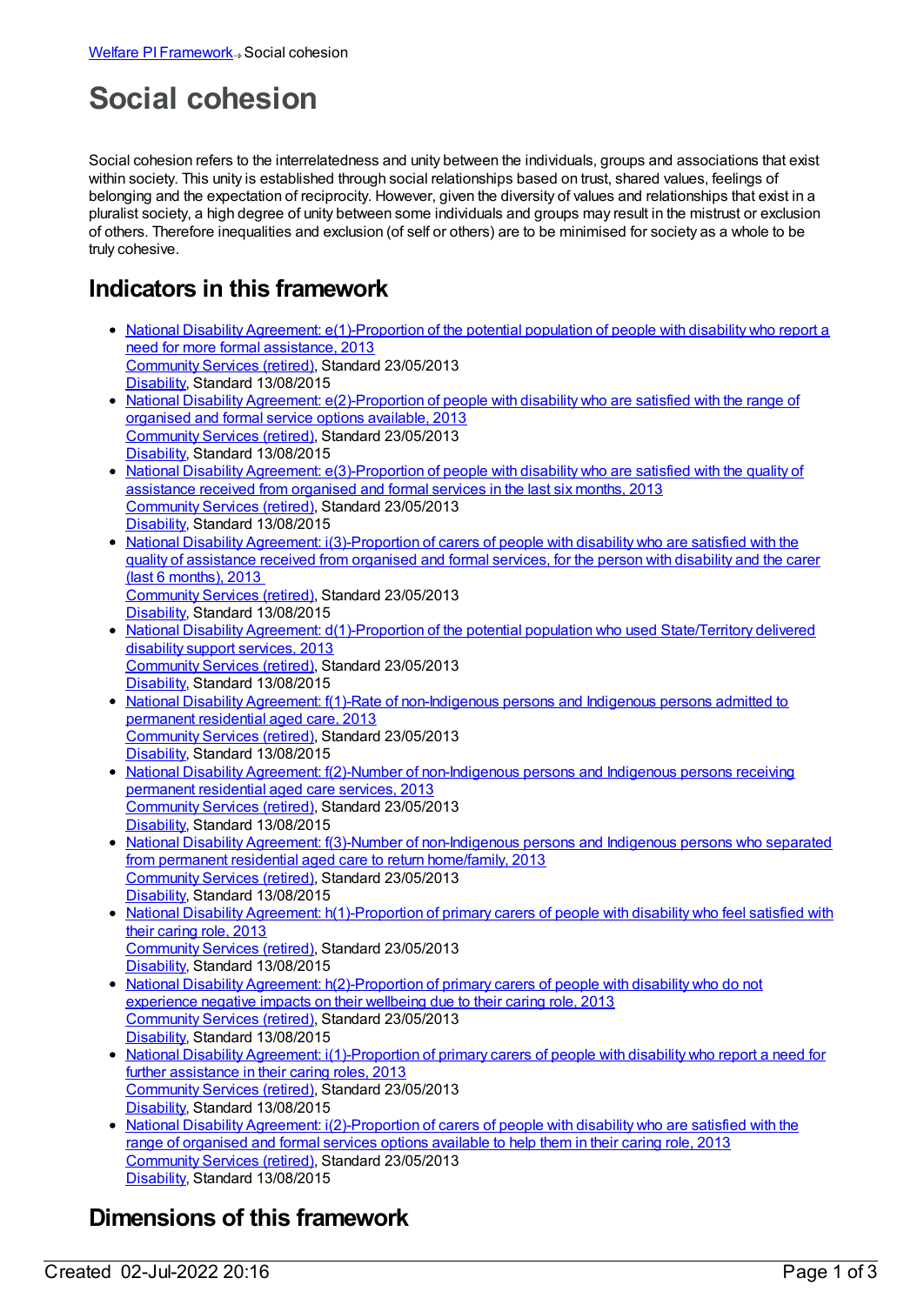# **Community and civic [engagement](https://meteor.aihw.gov.au/content/392697)**

Community and civic engagement can be expressed in various ways, such as being involved in the community or political life, or through volunteering. Community and civic engagement not only allows individuals to have a say in the future direction of their communities but also promotes a cohesive network of people from various backgrounds. The networks formed within the confines of civic engagement are often seen as more formal than those that exist through family and friends. Due to the nature of these formal bonds, the community ties may not be as strong as informal bonds, although they may be more far-reaching. That is, while individuals may not have overly strong relationships that are established through community and civic engagement, more diversity and understanding is established throughout the community through the socialisation of people from various backgrounds who may not otherwise communicate or interact.

#### **Indicators in this framework**

o National Disability Agreement: [i-Proportion](https://meteor.aihw.gov.au/content/467952) of carers of people with disability who are satisfied with the range of disability service options and quality of support received, 2012 [Community](https://meteor.aihw.gov.au/RegistrationAuthority/1) Services (retired), Superseded 23/05/2013

## **Family formation and [functioning](https://meteor.aihw.gov.au/content/392696)**

Families are the core unit of society in which people are supported and cared for and social values are developed. The role of each member within a family can be affected by changes in family situations and changes in the formation of the family itself. How well families function is a key factor in their ability to nurture personal wellbeing and serve as the basis for a cohesive society.

The structure of Australian families has undergone considerable transformation over recent years, reflecting wider social, demographic and economic changes. Further sub-dimensions include: social marriage status, family composition and age-specific and divorce rates. Together, they illustrate some of the main ways in which the concept of family continues to develop and change.

## **Social and support [networks](https://meteor.aihw.gov.au/content/392695)**

Social and support networks are the connections between individuals and groups. These networks refer to the informal relationships people have with family, friends, neighbours, work colleagues and other members of their community. Support networks can act in a variety of ways, such as provision of information or emotional, practical or financial support, and these in turn provide individuals with a sense of belonging.

### **Indicators in this framework**

- <sup>o</sup> National Disability Agreement: [b\(1\)-Proportion](https://meteor.aihw.gov.au/content/467834) of people with disability who participate in social and community activities, 2012
- [Community](https://meteor.aihw.gov.au/RegistrationAuthority/1) Services (retired), Superseded 23/05/2013
- o National Disability Agreement: [b\(2\)-Proportion](https://meteor.aihw.gov.au/content/475220) of people with disability who participate in social and community activities, 2012
- [Community](https://meteor.aihw.gov.au/RegistrationAuthority/1) Services (retired), Superseded 23/05/2013 o National Disability Agreement: [b\(3\)-Proportion](https://meteor.aihw.gov.au/content/475222) of people with disability who participate in social and community activities, 2012
- [Community](https://meteor.aihw.gov.au/RegistrationAuthority/1) Services (retired), Superseded 23/05/2013
- National Disability Agreement: [b\(1\)-Proportion](https://meteor.aihw.gov.au/content/491931) of people with disability who had face-to-face contact with ex-household family or friends in the previous week, 2013 [Community](https://meteor.aihw.gov.au/RegistrationAuthority/1) Services (retired), Standard 23/05/2013 [Disability](https://meteor.aihw.gov.au/RegistrationAuthority/16), Standard 13/08/2015
- o National Disability Agreement: [b\(2\)-Proportion](https://meteor.aihw.gov.au/content/491933) of people with disability who travelled to a social activity in the last two weeks, 2013 [Community](https://meteor.aihw.gov.au/RegistrationAuthority/1) Services (retired), Standard 23/05/2013 [Disability](https://meteor.aihw.gov.au/RegistrationAuthority/16), Standard 13/08/2015
- o National Disability Agreement: [b\(3\)-Proportion](https://meteor.aihw.gov.au/content/491935) of people with disability who report the main reason for not leaving home as often as they would like is their disability or condition, 2013 [Community](https://meteor.aihw.gov.au/RegistrationAuthority/1) Services (retired), Standard 23/05/2013 [Disability](https://meteor.aihw.gov.au/RegistrationAuthority/16), Standard 13/08/2015

## **[Trust](https://meteor.aihw.gov.au/content/392694)**

Trust lies at the heart of all positive relationships, whether between individuals or groups, and as such is a key